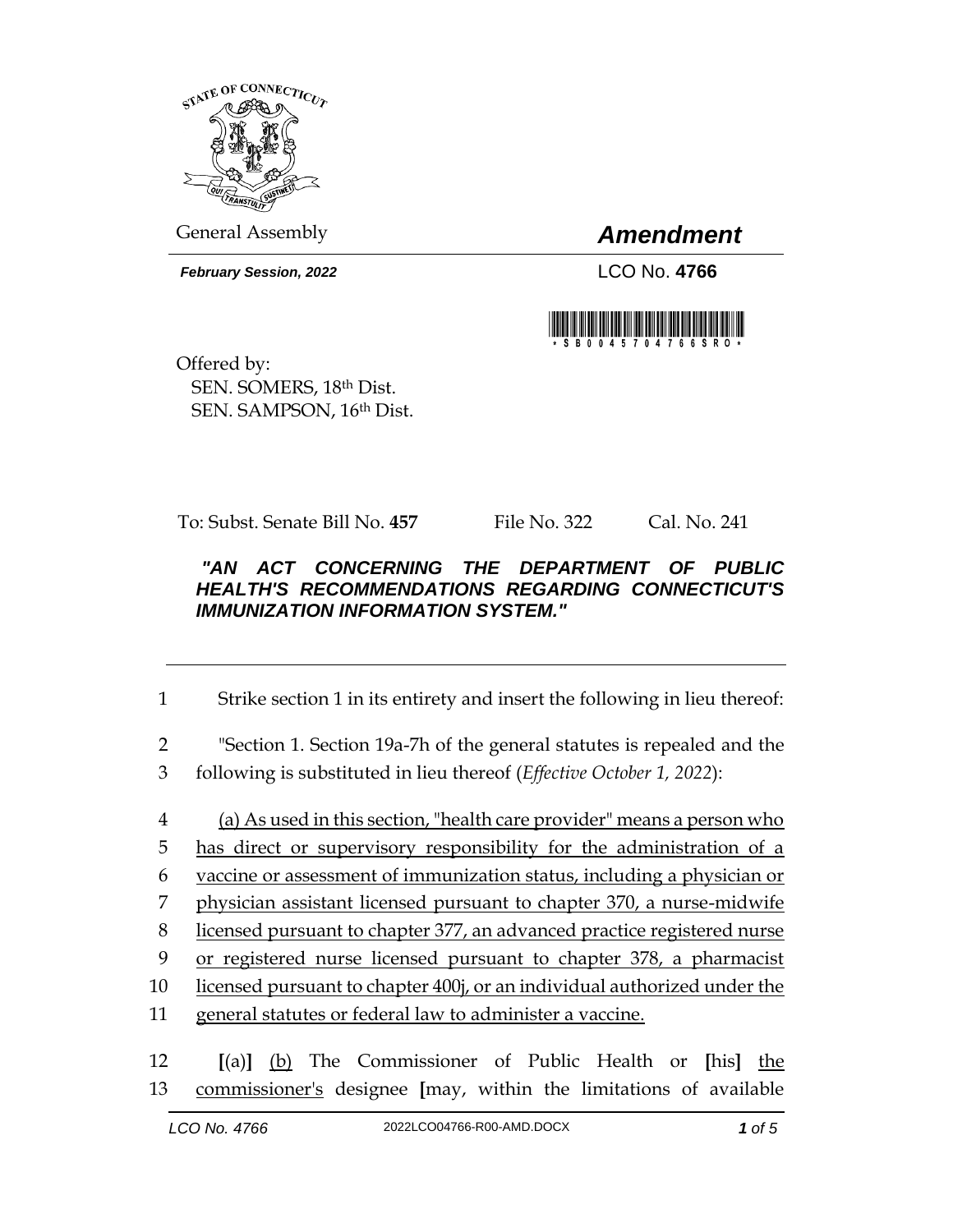resources,**]** shall establish and maintain an immunization information system for the purpose of assuring **[**timely childhood**]** vaccine recipient's access to their immunization **[**an ongoing registry of all children who have not begun the first grade of school including all newborns**]** records. The **[**registry**]** immunization information system shall include such information as is necessary to accurately identify a **[**child**]** vaccine recipient and to assess such recipient's current immunization status.

 **[**(b)**]** (c) **[**For purposes of this section, "health care provider" means a person who has direct or supervisory responsibility for the delivery of immunization including licensed physicians, nurse practitioners, nurse midwives, physician assistants and nurses.**]** Each health care provider who has **[**provided health care**]** administered a vaccine to a **[**child listed in the registry**]** person in the state shall report, **[**to**]** in a form and manner prescribed by the commissioner, or the commissioner's designee, **[**sufficient information to identify the child and**]** information, which shall include, but need not be limited to, (1) the name and date of birth 31 of the vaccine recipient, (2) the name and date of each vaccine dose given to **[**that child or**]** the vaccine recipient, (3) any other information deemed necessary by the commissioner, and (4) when appropriate, contraindications or exemptions to administration of each vaccine dose. **[**Reports shall be made by such means determined by the commissioner to result in timely reporting.**]** Each health care provider shall obtain consent, in a form and manner prescribed by the Commissioner of Public Health, from a vaccine recipient, a vaccine recipient's court-39 appointed guardian or conservator, if applicable, or, in the case of a child who received a vaccine, such child's parent or guardian before such provider reports any information concerning such vaccine recipient or such child to the immunization information system pursuant to this subsection.

 (d) Each health care provider intending to administer vaccines to any **[**child listed on the registry and each parent or guardian of such child shall be provided**]** person may use the immunization information system to determine current information **[**as contained in the registry**]**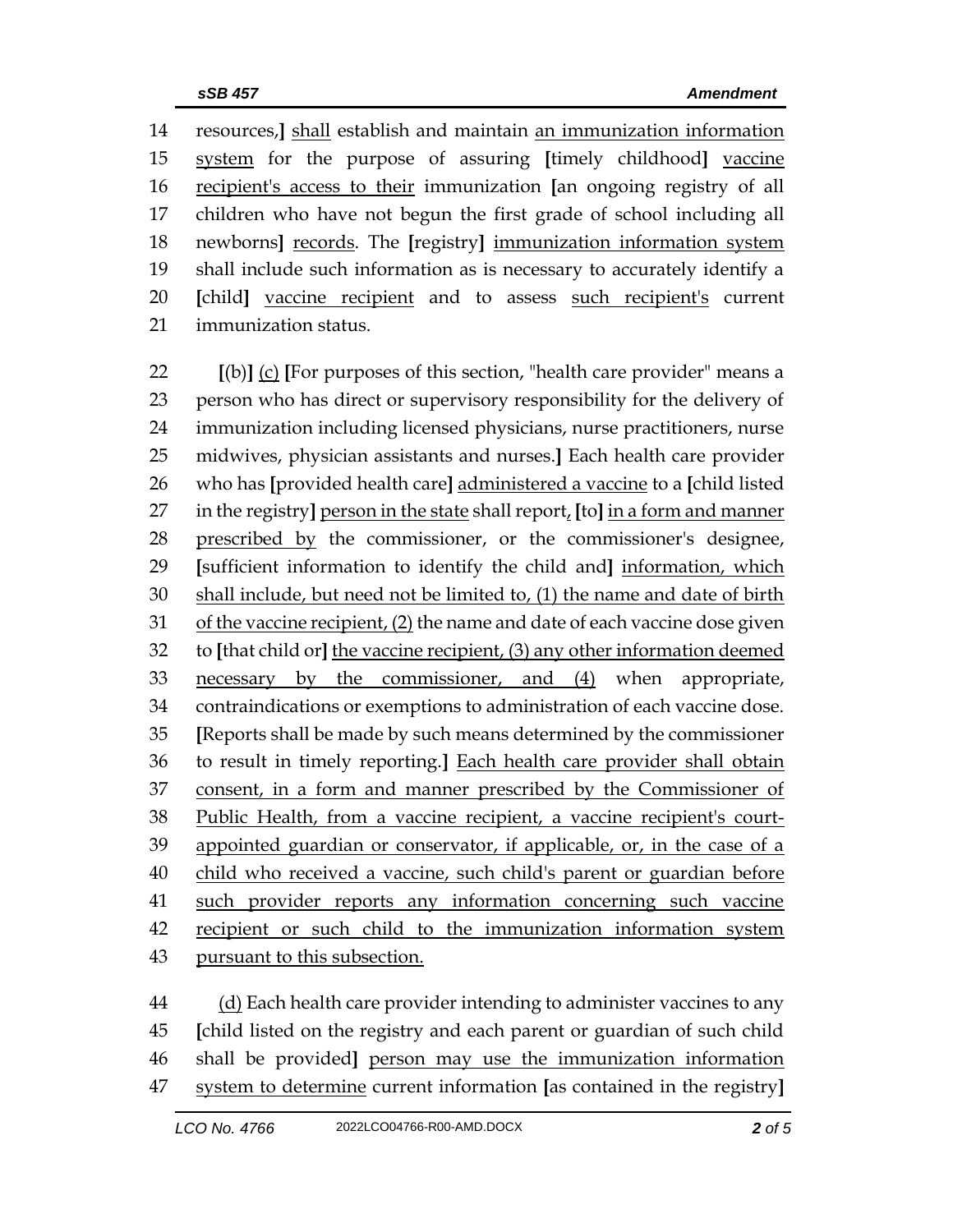on the immunization status of **[**the child**]** such person for the purposes of determining whether **[**additional doses of recommended routine childhood immunizations are needed**]** such person requires immunizations, or to officially document immunization status to meet state **[**day**]** child care, **[**or**]** school or higher education immunization entry requirements pursuant to sections 10-204a, 10a-155, 19a-79 and 19a-87b and regulations adopted thereunder.

 (e) Each **[**director of health of any town, city or health district and each**]** school nurse who is required to verify the immunization status for children enrolled in prekindergarten to grade twelve, inclusive, at a public or private school in any town, city or school district pursuant to section 10-204a shall be provided with sufficient information on the children who live in **[**his or her**]** the school nurse's jurisdiction and who are listed on the **[**registry**]** immunization information system to enable determination of which children are overdue for scheduled immunizations and to enable provision of outreach to assist in getting each such child vaccinated.

 (f) The commissioner, or the commissioner's designee, shall provide the director of health of any municipality or health district with sufficient information on the persons who live in such director's jurisdiction and who are listed on the immunization information system in order to address undervaccinated communities and improve health equity.

 (g) The commissioner may use the information in the immunization information system for the purposes set forth in sections 19a-25 and 19a- 215 and the regulations promulgated pursuant to said sections. The commissioner, or the commissioner's designee, may exchange information in the immunization information system with federal agencies providing health care services and other states' immunization information systems for the purposes described in this section.

 (h) The commissioner shall provide to a vaccine recipient, a vaccine recipient's court-appointed guardian or conservator, if applicable, or, in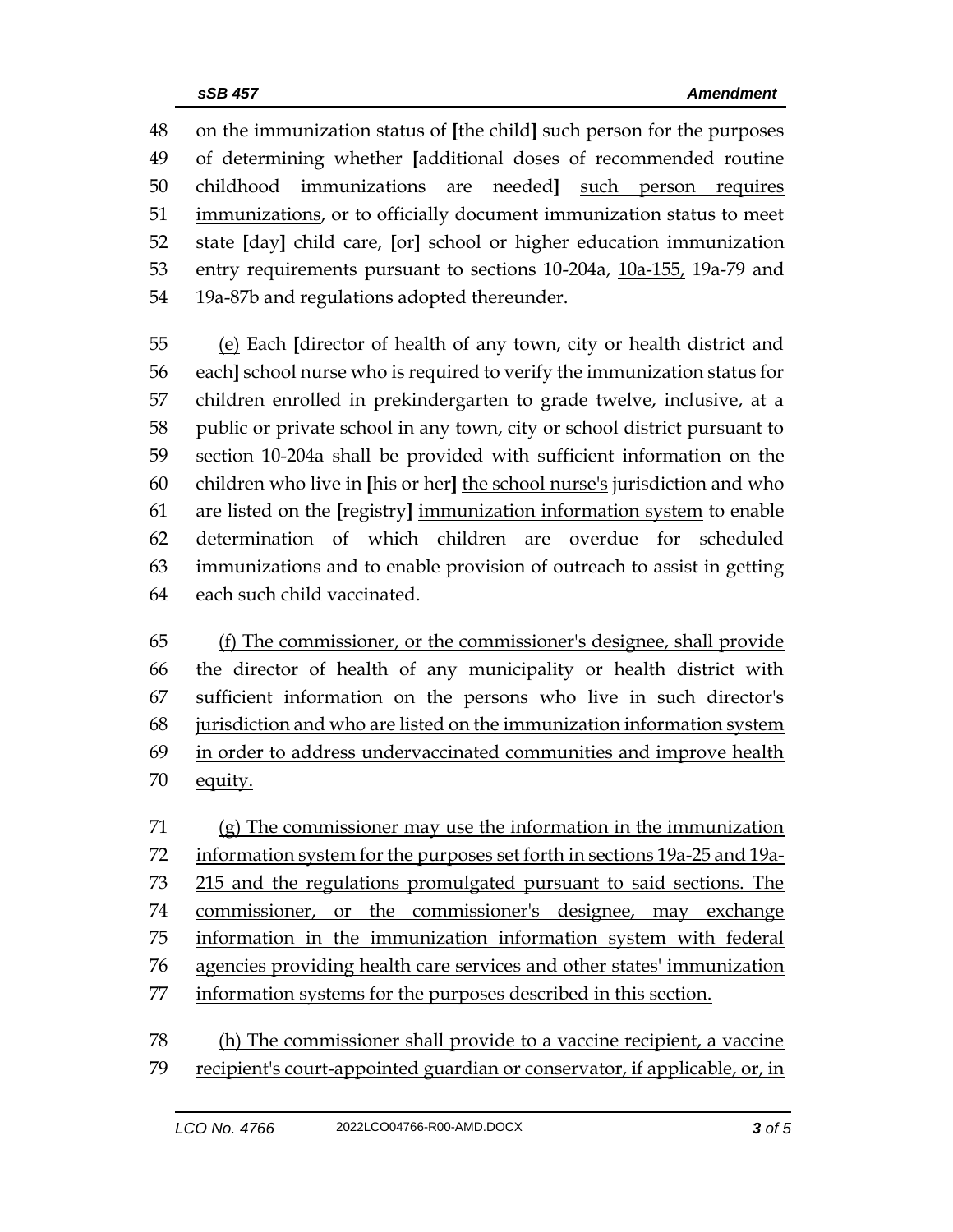| 80  | the case of a child who received a vaccine, such child's parent or                |  |
|-----|-----------------------------------------------------------------------------------|--|
| 81  | guardian access to any information that was provided by a health care             |  |
| 82  | provider to the Department of Public Health through the immunization              |  |
| 83  | information system regarding such person's vaccination status upon                |  |
| 84  | request by such recipient, guardian, conservator, parent or guardian.             |  |
| 85  | $[(c)]$ (i) Except as specified in subsections $[(a)$ and] (b) to (h), inclusive, |  |
| 86  | of this section, all personal information including vaccination status and        |  |
| 87  | dates of vaccination of [individuals] persons shall be confidential               |  |
| 88  | pursuant to section 19a-25 and shall not be further disclosed without the         |  |
| 89  | authorization of the [child or the child's legal guardian] vaccine                |  |
| 90  | recipient, the vaccine recipient's court-appointed guardian or                    |  |
| 91  | conservator, if applicable, or, in the case of a child who received a             |  |
| 92  | vaccine, such child's parent or guardian.                                         |  |
|     |                                                                                   |  |
| 93  | (i) The commissioner shall adopt regulations, [pursuant to] in                    |  |
| 94  | accordance with the provisions of chapter 54, [to specify] to implement           |  |
| 95  | the provisions of this section, including, but not limited to, regulations        |  |
| 96  | specifying (1) how information on vaccinations [or exemptions from                |  |
| 97  | vaccination] and, when appropriate, contraindications or exemptions to            |  |
| 98  | administration of each vaccine dose, is reported in a timely manner to            |  |
| 99  | the [registry,] immunization information system and (2) how                       |  |
| 100 | information on the [registry] immunization information system is made             |  |
| 101 | available to [health care providers, parents or guardians, directors of           |  |
| 102 | health and school nurses, how parents or guardians may decline their              |  |
| 103 | child's enrollment in the registry, and to otherwise implement the                |  |
| 104 | provisions] persons authorized to receive such information pursuant to            |  |
| 105 | subsections (b) to (h), inclusive, of this section.                               |  |
| 106 | (k) The commissioner shall, in consultation with the Office of Health             |  |
| 107 | Strategy, adopt regulations, in accordance with the provisions of                 |  |
| 108 | chapter 54, to facilitate interoperability between the immunization               |  |
|     |                                                                                   |  |

- information system and the State-wide Health Information Exchange established pursuant to section 17b-59d. The commissioner may
- 111 implement policies and procedures necessary to administer the
- provisions of this section while in the process of adopting such policies